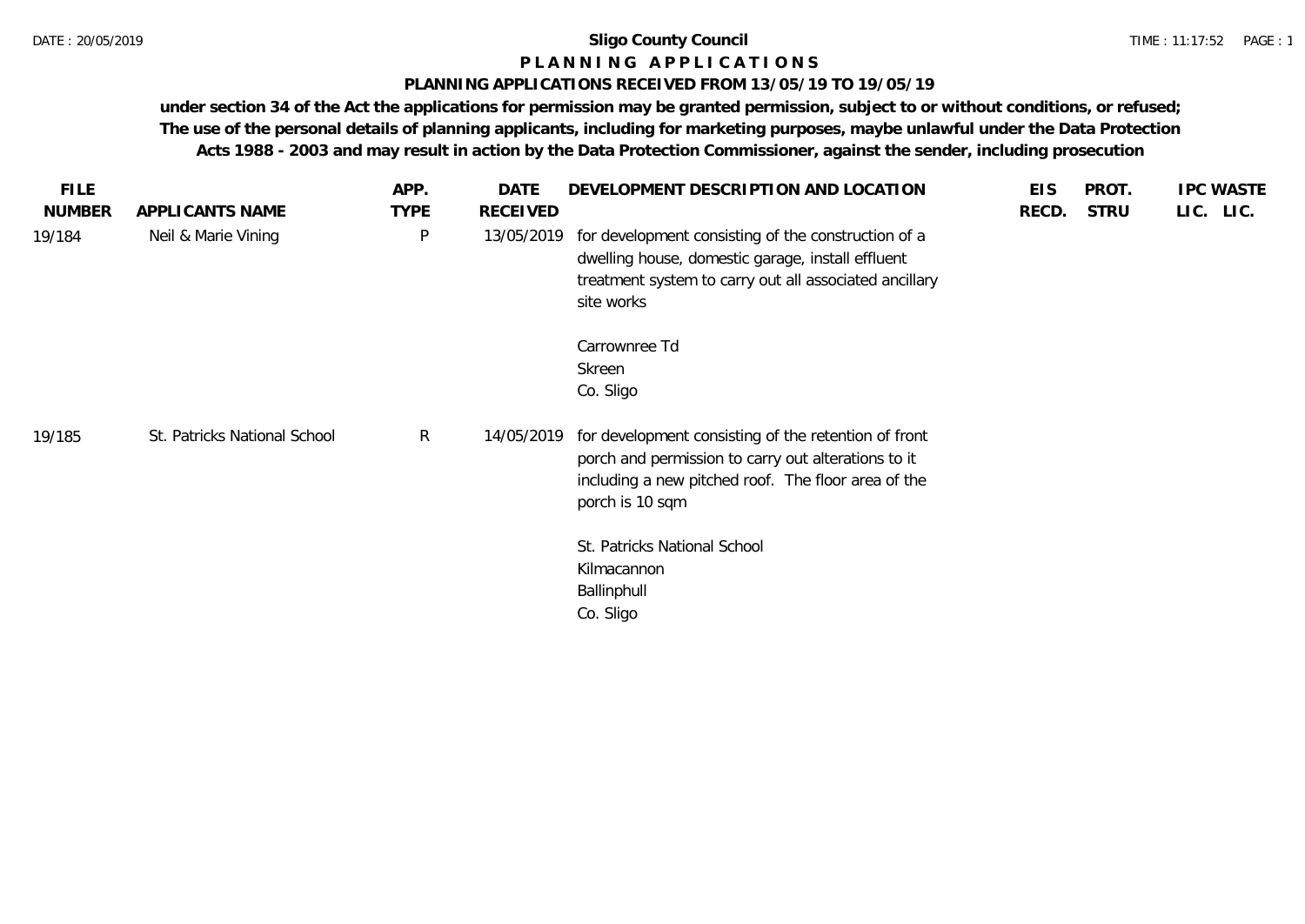#### **P L A N N I N G A P P L I C A T I O N S**

## **PLANNING APPLICATIONS RECEIVED FROM 13/05/19 TO 19/05/19**

| <b>FILE</b>   |                        | APP.         | <b>DATE</b>     | DEVELOPMENT DESCRIPTION AND LOCATION                                                                                                                                                                                                                                                                                                                                                                                                                                                          | <b>EIS</b> | PROT.       | <b>IPC WASTE</b> |
|---------------|------------------------|--------------|-----------------|-----------------------------------------------------------------------------------------------------------------------------------------------------------------------------------------------------------------------------------------------------------------------------------------------------------------------------------------------------------------------------------------------------------------------------------------------------------------------------------------------|------------|-------------|------------------|
| <b>NUMBER</b> | APPLICANTS NAME        | <b>TYPE</b>  | <b>RECEIVED</b> |                                                                                                                                                                                                                                                                                                                                                                                                                                                                                               | RECD.      | <b>STRU</b> | LIC. LIC.        |
| 19/186        | Siac Construction Ltd. | P            | 15/05/2019      | development consisting of permission for the<br>importation of soil and stone for the raising of an<br>agricultural field in order to improve the agricultural<br>output of the field. The proposal involves the<br>importation of 15,890m or 23,835 tonnes of soil<br>and stone. The area of the proposed filling is<br>13,209m2. A Natura Impact Statement (NIS) has<br>been prepared and will be submitted to the authority<br>with this application.<br>Derrydarragh or Oakfield<br>Sligo | Y          |             |                  |
| 19/187        | Sean Flannery          | $\mathsf{R}$ | 15/05/2019      | Development consisting of permission for retention<br>of change of use of 292sq.m from existing garage<br>to SFX sports & fitness and the retention of 2<br>number advertisement signs.<br>Clooneen<br>Rathcormac<br>Co. Sligo                                                                                                                                                                                                                                                                |            |             |                  |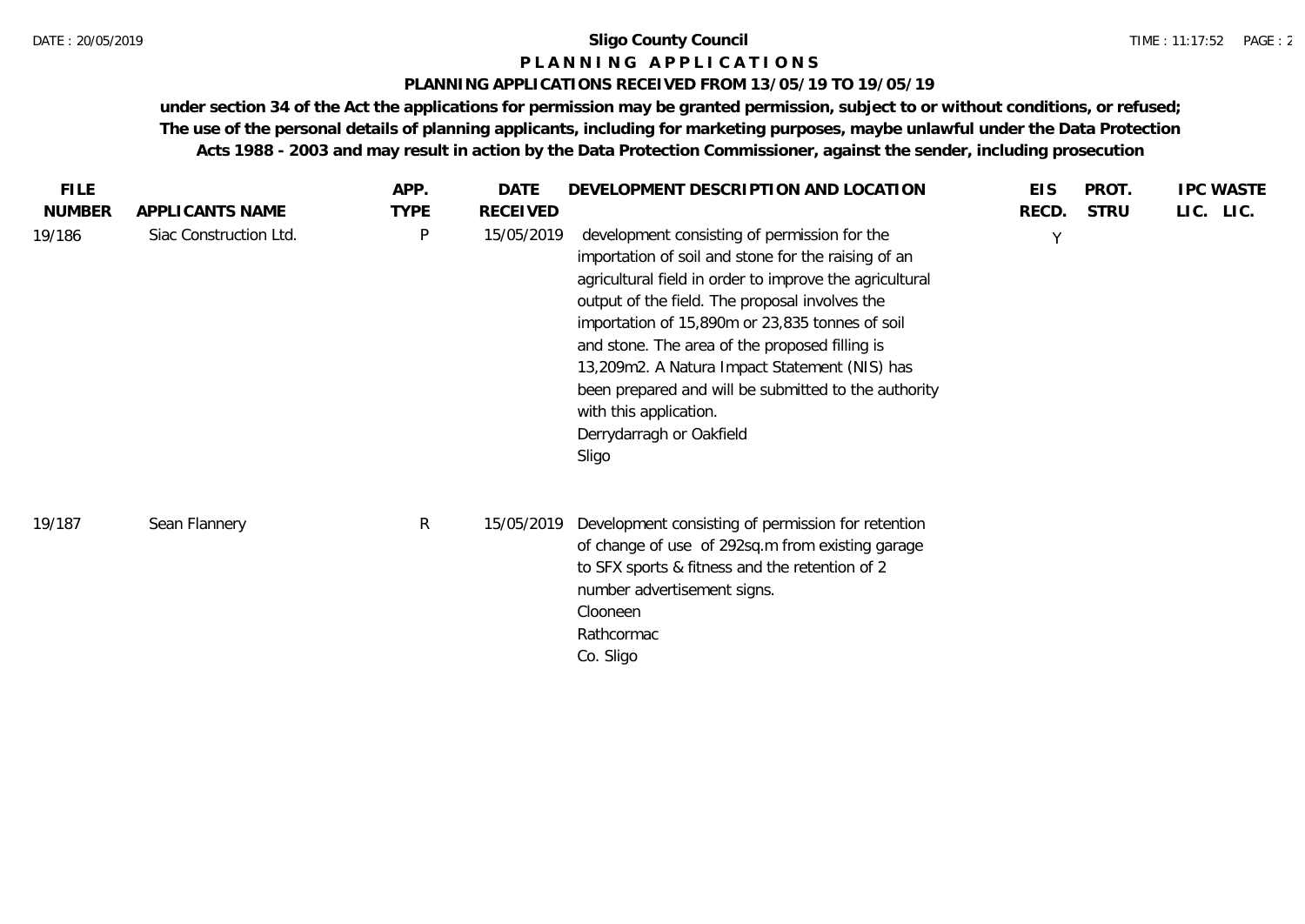#### **P L A N N I N G A P P L I C A T I O N S**

## **PLANNING APPLICATIONS RECEIVED FROM 13/05/19 TO 19/05/19**

| FILE.         |                     | APP.        | DATE       | DEVELOPMENT DESCRIPTION AND LOCATION                                                                                                                                                                                                                                                                                                                                                                                                                                                                                                                          | <b>EIS</b> | PROT.       | <b>IPC WASTE</b> |
|---------------|---------------------|-------------|------------|---------------------------------------------------------------------------------------------------------------------------------------------------------------------------------------------------------------------------------------------------------------------------------------------------------------------------------------------------------------------------------------------------------------------------------------------------------------------------------------------------------------------------------------------------------------|------------|-------------|------------------|
| <b>NUMBER</b> | APPLICANTS NAME     | <b>TYPE</b> | RECEIVED   |                                                                                                                                                                                                                                                                                                                                                                                                                                                                                                                                                               | RECD.      | <b>STRU</b> | LIC. LIC.        |
| 19/188        | Margaret Kilfeather | P           | 16/05/2019 | PP - for development consisting of 1. Demolishing of<br>sheds to the front & side of the existing cottage and<br>the erection of single & two storey extension to the<br>front & side of the existing cottage. 2. Demolishing<br>of the existing stone boundary wall alongside the<br>front and erect new 1 meter high stone wall with<br>pedestrian and vehicular access. 3. Installation of a<br>new waste water treatment plant and percolation<br>area. 4. Carrying out all other associated site and<br>ground works all within the confines of the site |            |             |                  |
|               |                     |             |            | Carrowcrin<br>Kellystown<br>Co. Sligo                                                                                                                                                                                                                                                                                                                                                                                                                                                                                                                         |            |             |                  |
|               |                     |             |            |                                                                                                                                                                                                                                                                                                                                                                                                                                                                                                                                                               |            |             |                  |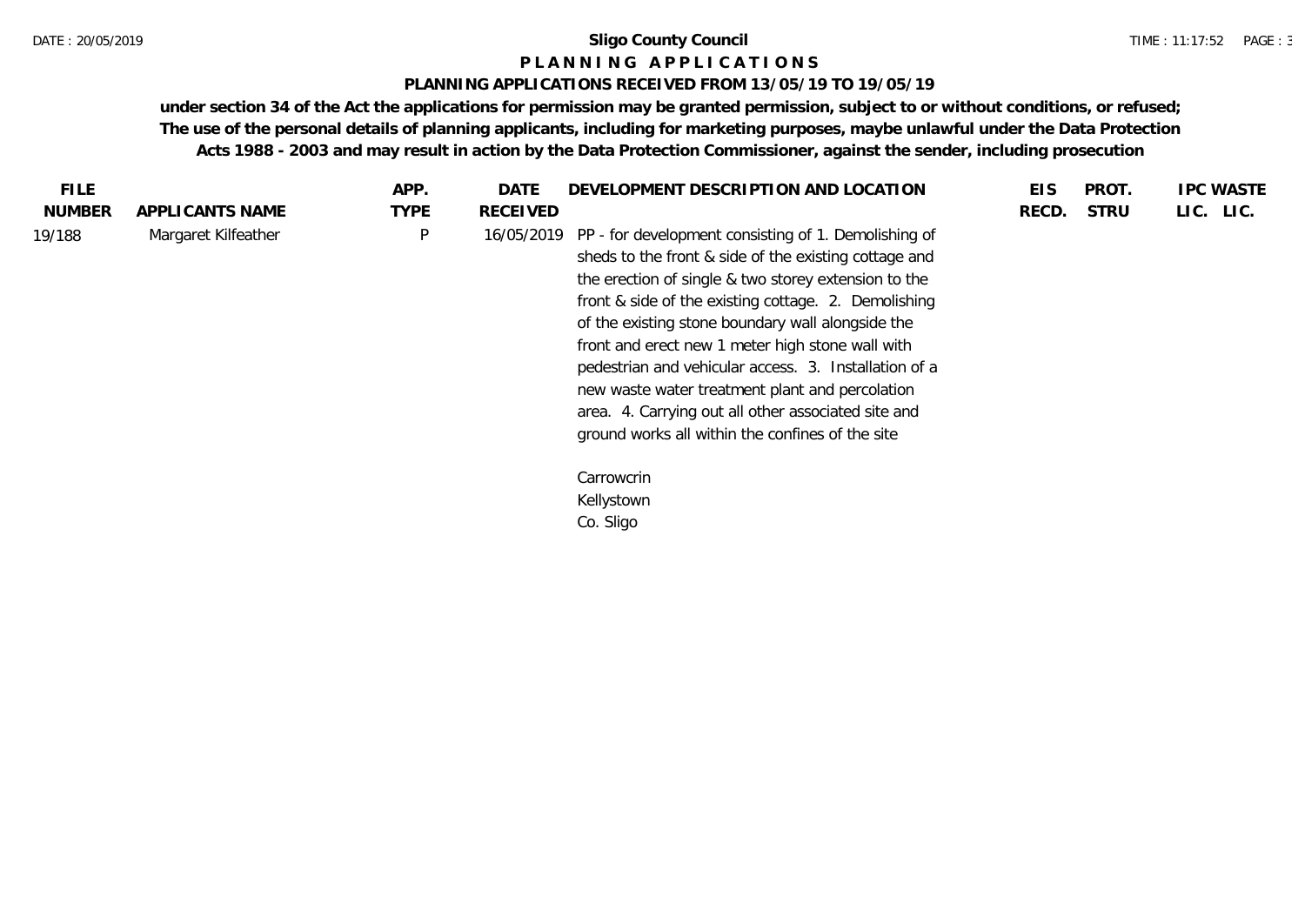#### **P L A N N I N G A P P L I C A T I O N S**

#### **PLANNING APPLICATIONS RECEIVED FROM 13/05/19 TO 19/05/19**

| <b>FILE</b>   |                                   | APP.        | <b>DATE</b>     | DEVELOPMENT DESCRIPTION AND LOCATION                                                                                                                                                                                                                                                                                                                                                                                                                                                                                                                                                                                                                                                                                                                                                                                                                                                                                         | <b>EIS</b> | PROT.       | <b>IPC WASTE</b> |
|---------------|-----------------------------------|-------------|-----------------|------------------------------------------------------------------------------------------------------------------------------------------------------------------------------------------------------------------------------------------------------------------------------------------------------------------------------------------------------------------------------------------------------------------------------------------------------------------------------------------------------------------------------------------------------------------------------------------------------------------------------------------------------------------------------------------------------------------------------------------------------------------------------------------------------------------------------------------------------------------------------------------------------------------------------|------------|-------------|------------------|
| <b>NUMBER</b> | APPLICANTS NAME                   | <b>TYPE</b> | <b>RECEIVED</b> |                                                                                                                                                                                                                                                                                                                                                                                                                                                                                                                                                                                                                                                                                                                                                                                                                                                                                                                              | RECD.      | <b>STRU</b> | LIC. LIC.        |
| 19/189        | Avenue Mould Solutions<br>Limited | P           | 16/05/2019      | for development consisting of (i) The construction<br>of an ESB sub-station, (ii) The construction of an<br>external yard/plant area to the rear of the existing<br>building, (iii) The provision of a bicycle storage<br>shed, (iv) The provision of a smoking hut, $(v)$<br>Extension to, and completion of access roads to the<br>site, (vi) Demolition of small out-building, (vii) The<br>provision of public lighting on the site, (viii) An<br>underground surface water sewer network including<br>on-site attenuation and petrol/oil interceptor(s) and<br>connections to existing surface water infrastructure,<br>(ix) Corporates signage, (x) 3 no.flagpoles, (xl) 2<br>no. automated traffic barriers & site fencing/gates,<br>(xii) Elevational changes to existing industrial unit,<br>(xiii) Additional floor space to first floor, (xiv)<br>Porches, and connections to services and all ancillary<br>works |            |             |                  |
|               |                                   |             |                 | Site Number 2<br><b>IDA Finisklin Business Park</b>                                                                                                                                                                                                                                                                                                                                                                                                                                                                                                                                                                                                                                                                                                                                                                                                                                                                          |            |             |                  |
|               |                                   |             |                 | Finisklin<br>Sligo                                                                                                                                                                                                                                                                                                                                                                                                                                                                                                                                                                                                                                                                                                                                                                                                                                                                                                           |            |             |                  |
|               |                                   |             |                 |                                                                                                                                                                                                                                                                                                                                                                                                                                                                                                                                                                                                                                                                                                                                                                                                                                                                                                                              |            |             |                  |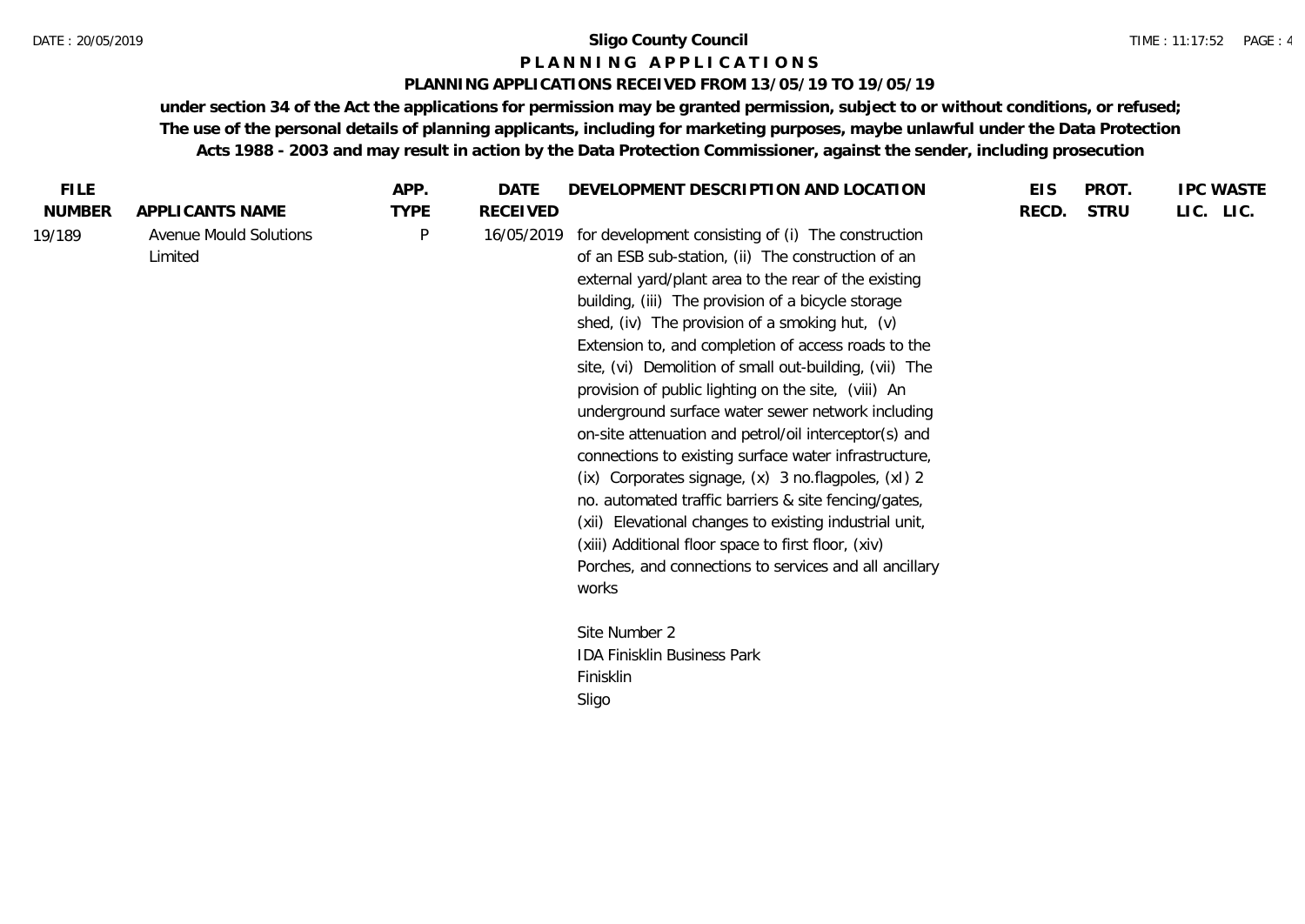#### **P L A N N I N G A P P L I C A T I O N S**

#### **PLANNING APPLICATIONS RECEIVED FROM 13/05/19 TO 19/05/19**

**under section 34 of the Act the applications for permission may be granted permission, subject to or without conditions, or refused; The use of the personal details of planning applicants, including for marketing purposes, maybe unlawful under the Data Protection Acts 1988 - 2003 and may result in action by the Data Protection Commissioner, against the sender, including prosecution**

| <b>FILE</b>   |                                            | APP.        | DATE       | DEVELOPMENT DESCRIPTION AND LOCATION                                                                                                                                                                                               | EIS   | PROT.       | <b>IPC WASTE</b> |
|---------------|--------------------------------------------|-------------|------------|------------------------------------------------------------------------------------------------------------------------------------------------------------------------------------------------------------------------------------|-------|-------------|------------------|
| <b>NUMBER</b> | APPLICANTS NAME                            | <b>TYPE</b> | RECEIVED   |                                                                                                                                                                                                                                    | RECD. | <b>STRU</b> | LIC. LIC.        |
| 19/190        | Methodist Church North<br>Connacht Circuit | P           | 17/05/2019 | for development consisting of change of use of the<br>2nd floor open plan office area within the existing<br>church hall, to one no. two bedroom apartment and<br>one no. one bedroom apartment, with all associated<br>site works |       |             |                  |
|               |                                            |             |            | Sligo Methodist Hall<br>Wine Street<br>Sligo                                                                                                                                                                                       |       |             |                  |

**Total: 7**

\*\*\* END OF REPORT \*\*\*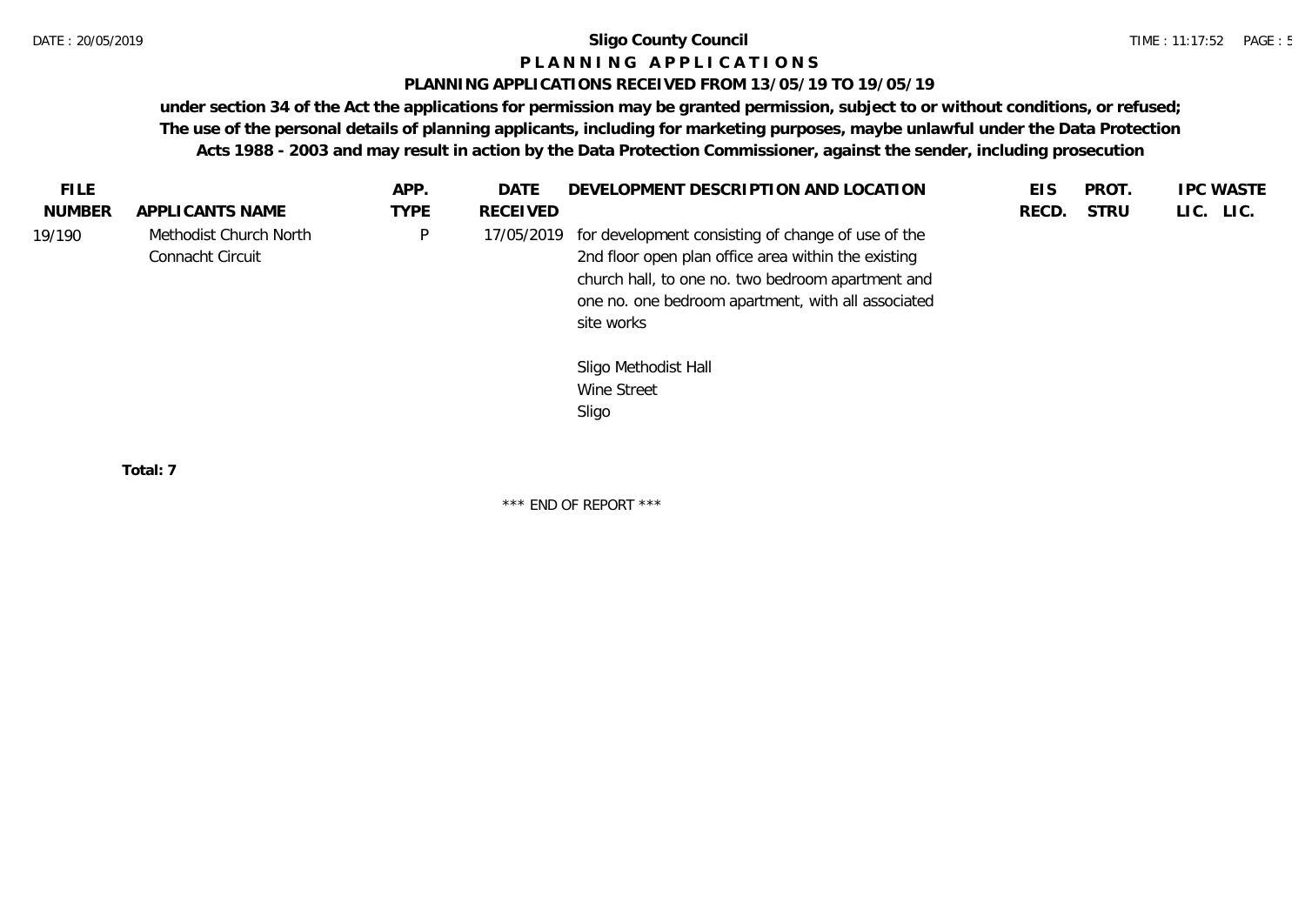# **P L A N N I N G A P P L I C A T I O N S**

#### **PLANNING APPLICATIONS GRANTED FROM 13/05/2019 TO 19/05/2019**

**in deciding a planning application the planning authority, in accordance with section 34(3) of the Act, has had regard to submissions or observations recieved in accordance with these Regulations;**

**The use of the personal details of planning applicants, including for marketing purposes, maybe unlawful under the Data Protection Acts 1988 - 2003 and may result in action by the Data Protection Commissioner, against the sender, including prosecution.**

| <b>FILE</b>             |                                                          | APP.             | <b>DATE</b>                   |                                                                                                                                                                                                                                                                                                                                        | M.O.                      | M.O.                     |
|-------------------------|----------------------------------------------------------|------------------|-------------------------------|----------------------------------------------------------------------------------------------------------------------------------------------------------------------------------------------------------------------------------------------------------------------------------------------------------------------------------------|---------------------------|--------------------------|
| <b>NUMBER</b><br>18/500 | APPLICANTS NAME<br>Przemyslaw Raiwa & Dagmara<br>Gladysz | <b>TYPE</b><br>P | <b>RECEIVED</b><br>18/12/2018 | DEVELOPMENT DESCRIPTION AND LOCATION<br>Development consisting of (1) Demolition of an existing<br>dwelling house and outbuilding (2) Construction of a<br>replacement house and a domestic outbuilding (3)<br>Installation of a new proprietary effluent system (4) and<br>all associated site works.<br>Carns<br>Grange<br>Co. Sligo | <b>DATE</b><br>17/05/2019 | <b>NUMBER</b><br>P216/19 |
| 19/22                   | Gerry Underwood                                          | $\mathsf{P}$     | 25/01/2019                    | Development consisting of the construction of a shed and<br>all associated site works, adjacent to existing house.<br>Keenaghan<br>Ballymote<br>Co Sligo                                                                                                                                                                               | 13/05/2019                | P200/19                  |
| 19/28                   | Olivia Conlon                                            | P                | 31/01/2019                    | for development consisting of the demolition of the<br>existing derelict house and for the construction of a new<br>dwelling house, new garage, effluent treatment system,<br>percolation area, formation of a new site entrance and all<br>associated site works                                                                      | 13/05/2019                | P201/19                  |
|                         |                                                          |                  |                               | Knockroe<br>Geevagh<br>Co. Sligo                                                                                                                                                                                                                                                                                                       |                           |                          |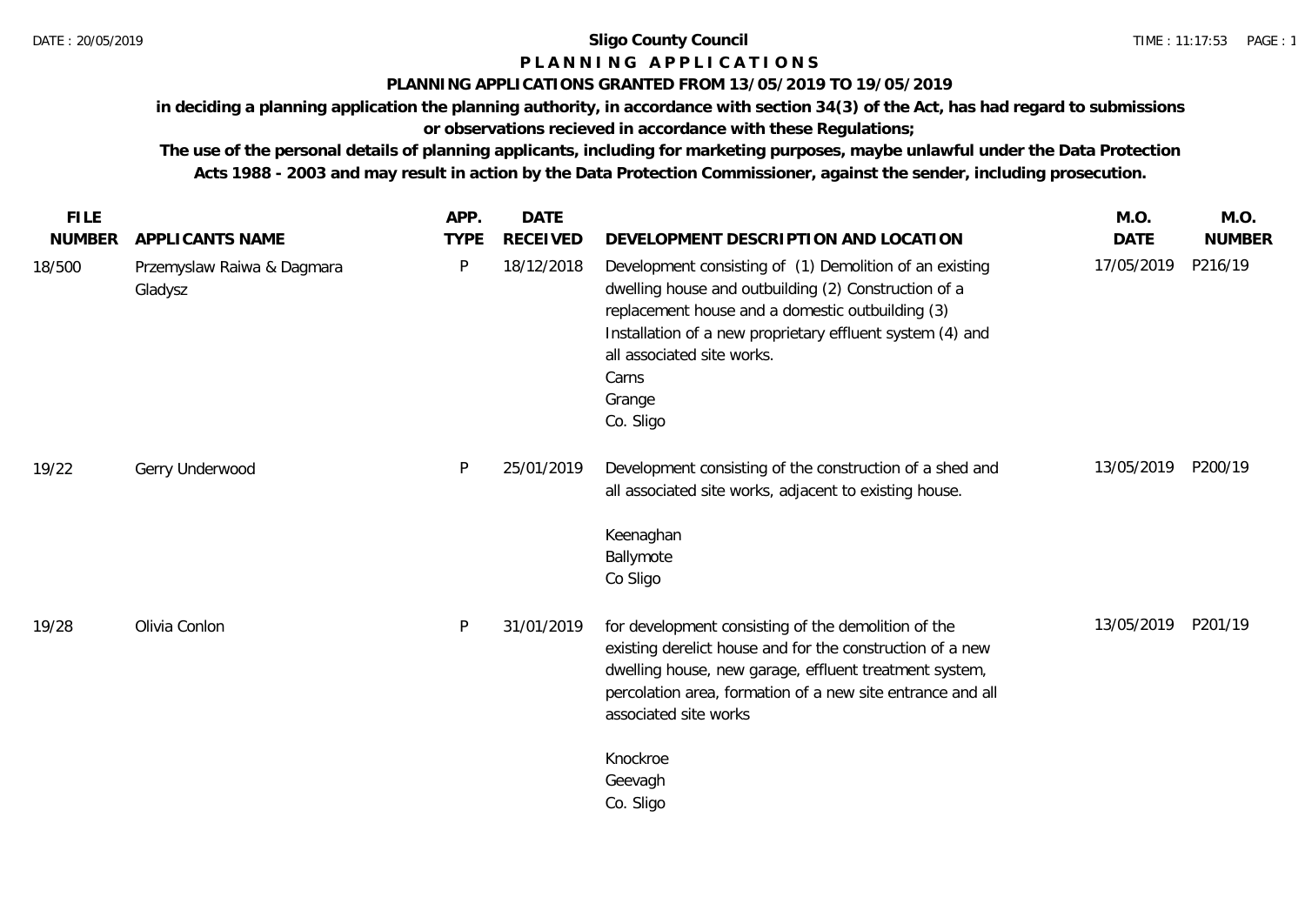## **P L A N N I N G A P P L I C A T I O N S**

# **PLANNING APPLICATIONS GRANTED FROM 13/05/2019 TO 19/05/2019**

**in deciding a planning application the planning authority, in accordance with section 34(3) of the Act, has had regard to submissions** 

**or observations recieved in accordance with these Regulations;**

**The use of the personal details of planning applicants, including for marketing purposes, maybe unlawful under the Data Protection Acts 1988 - 2003 and may result in action by the Data Protection Commissioner, against the sender, including prosecution.**

| <b>FILE</b>   |                                | APP.        | DATE            |                                                                                                                                                                                                                                       | M.O.       | M.O.          |
|---------------|--------------------------------|-------------|-----------------|---------------------------------------------------------------------------------------------------------------------------------------------------------------------------------------------------------------------------------------|------------|---------------|
| <b>NUMBER</b> | APPLICANTS NAME                | <b>TYPE</b> | <b>RECEIVED</b> | DEVELOPMENT DESCRIPTION AND LOCATION                                                                                                                                                                                                  | DATE       | <b>NUMBER</b> |
| 19/110        | Enniscrone - Kilglass GAA Club | P           | 29/03/2019      | PP - for development consisting of the construction of a<br>proposed Two-Storey Extension to the existing dressing<br>room and clubhouse building together with connection to<br>all existing services and all associated site works. | 13/05/2019 | P203/19       |
|               |                                |             |                 | Parke<br>Kilglass<br>Enniscrone<br>Co Sligo                                                                                                                                                                                           |            |               |
| 19/112        | Kathleen Devaney               | P           | 29/03/2019      | Development consisting of upgrading and relocating the<br>existing waste water treatment system to EPA code of<br>practice and all ancillary works.<br>Kiltycahill<br>Hazelwood<br>Co Sligo                                           | 17/05/2019 | P215/19       |
| 19/113        | Aidan Devaney & Marie Lohan    | P           | 29/03/2019      | Development consisting of permission to construct a<br>single storey dwelling, construct a waste water treatment<br>system to EPA code of practice and all ancillary works.<br>Kiltycahill<br>Hazelwood<br>Co. Sligo                  | 16/05/2019 | P209/19       |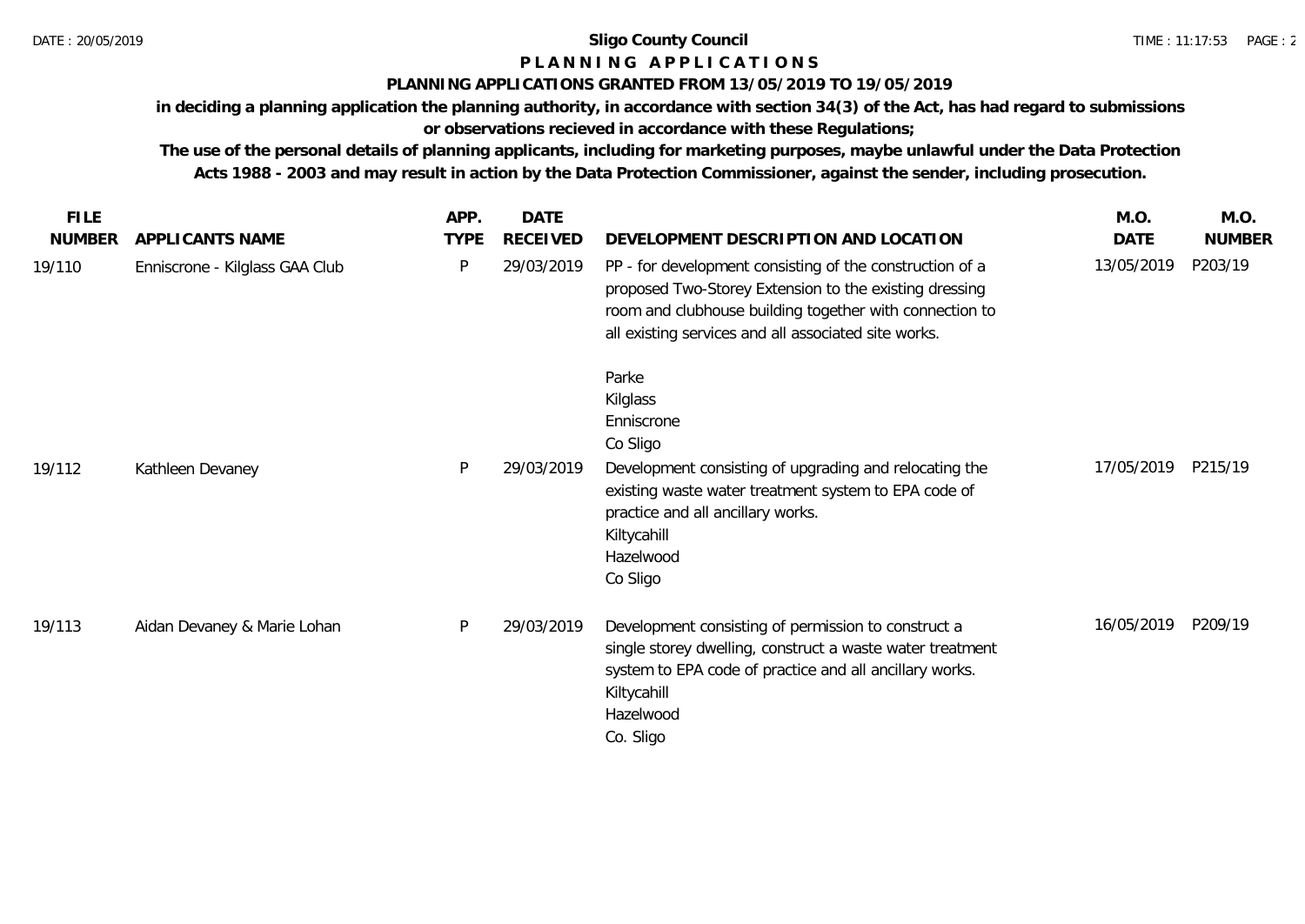# **P L A N N I N G A P P L I C A T I O N S**

## **PLANNING APPLICATIONS GRANTED FROM 13/05/2019 TO 19/05/2019**

**in deciding a planning application the planning authority, in accordance with section 34(3) of the Act, has had regard to submissions** 

# **or observations recieved in accordance with these Regulations;**

**The use of the personal details of planning applicants, including for marketing purposes, maybe unlawful under the Data Protection Acts 1988 - 2003 and may result in action by the Data Protection Commissioner, against the sender, including prosecution.**

| <b>FILE</b>   |                         | APP.        | <b>DATE</b>     |                                                                                                                                                                                                                                                                                                                                                                                                                                   | M.O.        | M.O.          |
|---------------|-------------------------|-------------|-----------------|-----------------------------------------------------------------------------------------------------------------------------------------------------------------------------------------------------------------------------------------------------------------------------------------------------------------------------------------------------------------------------------------------------------------------------------|-------------|---------------|
| <b>NUMBER</b> | <b>APPLICANTS NAME</b>  | <b>TYPE</b> | <b>RECEIVED</b> | DEVELOPMENT DESCRIPTION AND LOCATION                                                                                                                                                                                                                                                                                                                                                                                              | <b>DATE</b> | <b>NUMBER</b> |
| 19/118        | Damian Carroll          | R           | 03/04/2019      | Development consisting of the following; 1. Retention of<br>extension as constructed to south east elevation of<br>existing dwelling, 2. Retention of detached domestic<br>utility/storage buildings as constructed to rear of<br>dwelling.                                                                                                                                                                                       | 15/05/2019  | P205/19       |
|               |                         |             |                 | 15 Glenview Park<br>Grange TD<br>Grange<br>Co Sligo                                                                                                                                                                                                                                                                                                                                                                               |             |               |
| 19/122        | Daragh & Joseph Queenan | P           | 04/04/2019      | development consisting of the construction of a<br>slatted/cubicle shed for dairy cattle, a new milking<br>parlour/dairy, extension/alteration of existing farm roads<br>to access milking parlour utilising existing farm road<br>entrance and ancillary works (i.e ancillary concrete yards,<br>enclosures etc. all for agricultural purposes only) in<br>existing farmyard area.<br>Lackanatlieve,<br>Inishcrone,<br>Co. Sligo | 15/05/2019  | P206/19       |
| 19/128        | Michael Gillard         | P           | 08/04/2019      | Development consisting of construction of a storage shed<br>and slatted cubicle shed with underground slurry storage<br>tank along with all associated site works.<br>Ballymoghany<br>Enniscrone<br>Co. Sligo                                                                                                                                                                                                                     | 16/05/2019  | P208/19       |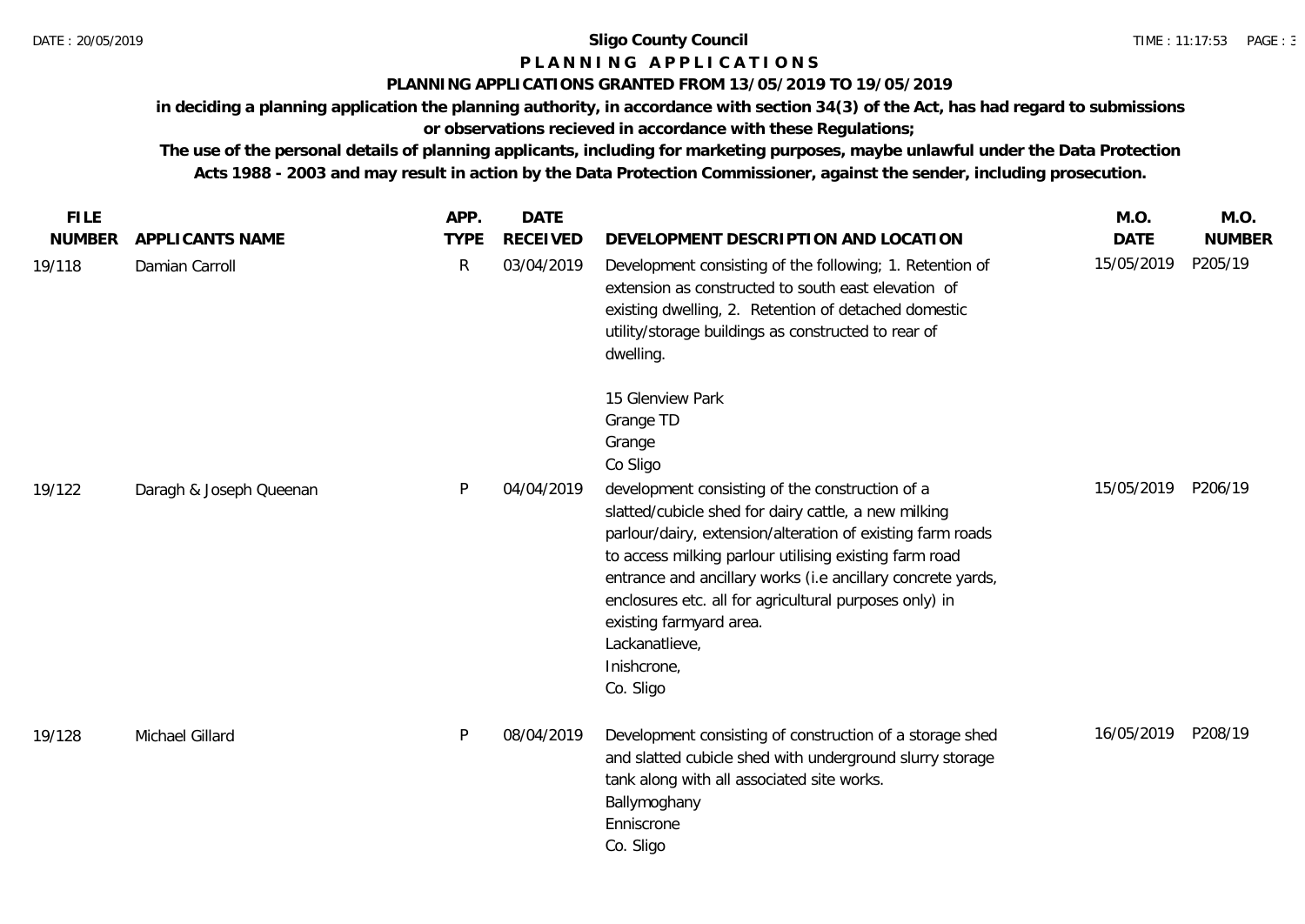# **P L A N N I N G A P P L I C A T I O N S**

### **PLANNING APPLICATIONS GRANTED FROM 13/05/2019 TO 19/05/2019**

**in deciding a planning application the planning authority, in accordance with section 34(3) of the Act, has had regard to submissions** 

# **or observations recieved in accordance with these Regulations;**

**The use of the personal details of planning applicants, including for marketing purposes, maybe unlawful under the Data Protection Acts 1988 - 2003 and may result in action by the Data Protection Commissioner, against the sender, including prosecution.**

| FILE   |                        | APP. | <b>DATE</b>   |                                                                                                                                      | M.O.               | M.O.          |
|--------|------------------------|------|---------------|--------------------------------------------------------------------------------------------------------------------------------------|--------------------|---------------|
|        | NUMBER APPLICANTS NAME |      | TYPE RECEIVED | DEVELOPMENT DESCRIPTION AND LOCATION                                                                                                 | <b>DATE</b>        | <b>NUMBER</b> |
| 19/129 | Sean Ruttledge         |      | 09/04/2019    | for development consisting of the retention of existing<br>garage. Including retention of all other associated works<br>and services | 17/05/2019 P214/19 |               |

Meenowen **Culleens** Co. Sligo F26 R250

**Total: 10**

\*\*\* END OF REPORT \*\*\*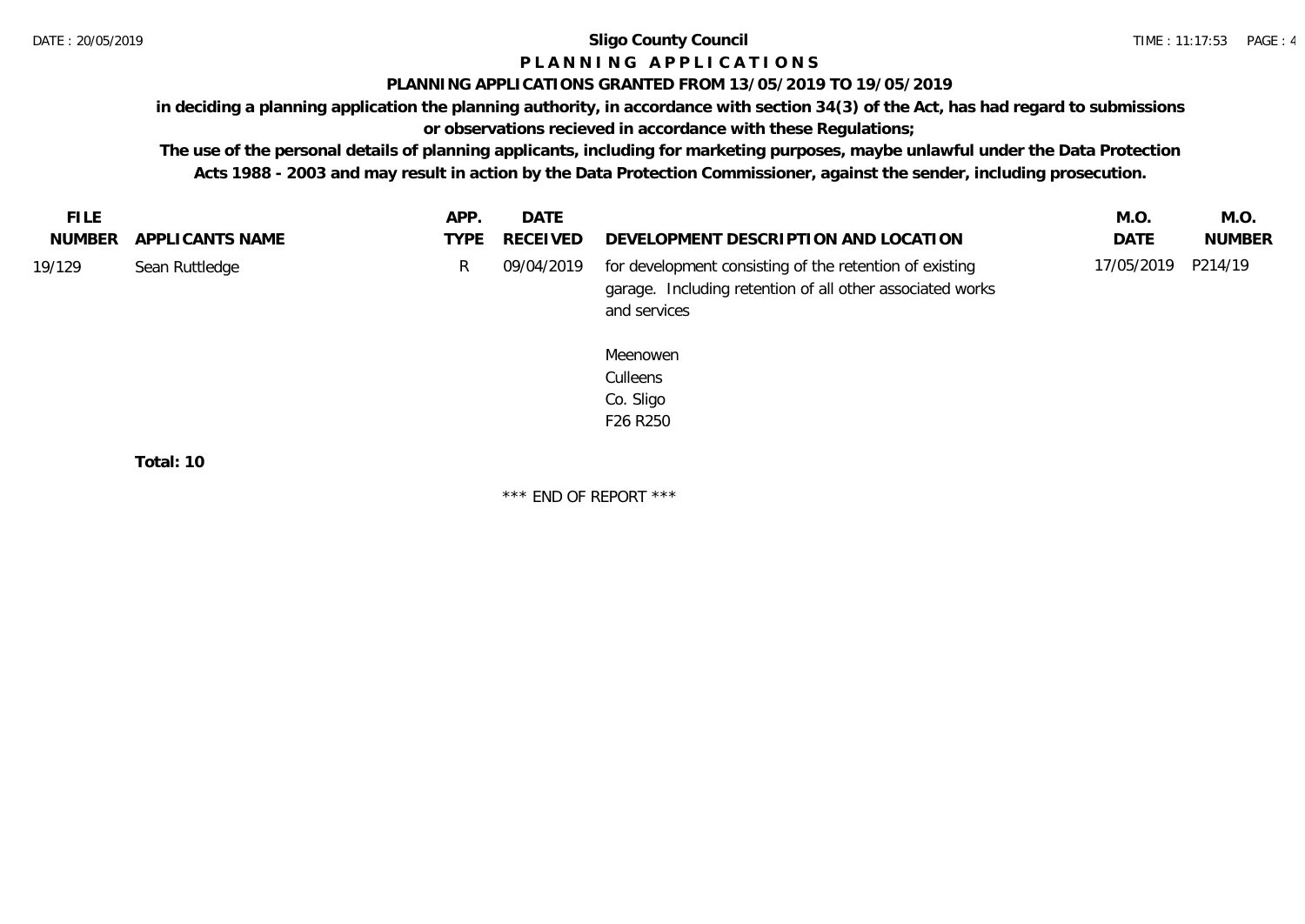# **P L A N N I N G A P P L I C A T I O N S**

#### **PLANNING APPLICATIONS REFUSED FROM 13/05/2019 TO 19/05/2019**

**in deciding a planning application the planning authority, in accordance with section 34(3) of the Act, has had regard to submissions or observations recieved in accordance with these Regulations;**

**The use of the personal details of planning applicants, including for marketing purposes, maybe unlawful under the Data Protection Acts 1988 - 2003 and may result in action by the Data Protection Commissioner, against the sender, including prosecution.**

| <b>FILE</b>   |                                                     | A DE        | $\sim$ $\sim$ $\sim$<br>DA I | <b>ENT DESCRIPTION AND</b><br>$\cap$ nn.<br>)E\/F<br>. JIEN L<br>பட | IVI.U       | IVI.U         |
|---------------|-----------------------------------------------------|-------------|------------------------------|---------------------------------------------------------------------|-------------|---------------|
| <b>NUMBER</b> | <b>ANTS NAME</b><br>A DDI<br>$\sqrt{2}$<br>CAN<br>u | <b>TVDL</b> | ◡⊢                           | <b>OCATION</b>                                                      | <b>DATF</b> | <b>NUMBER</b> |

/

**Total: 0**

\*\*\* END OF REPORT \*\*\*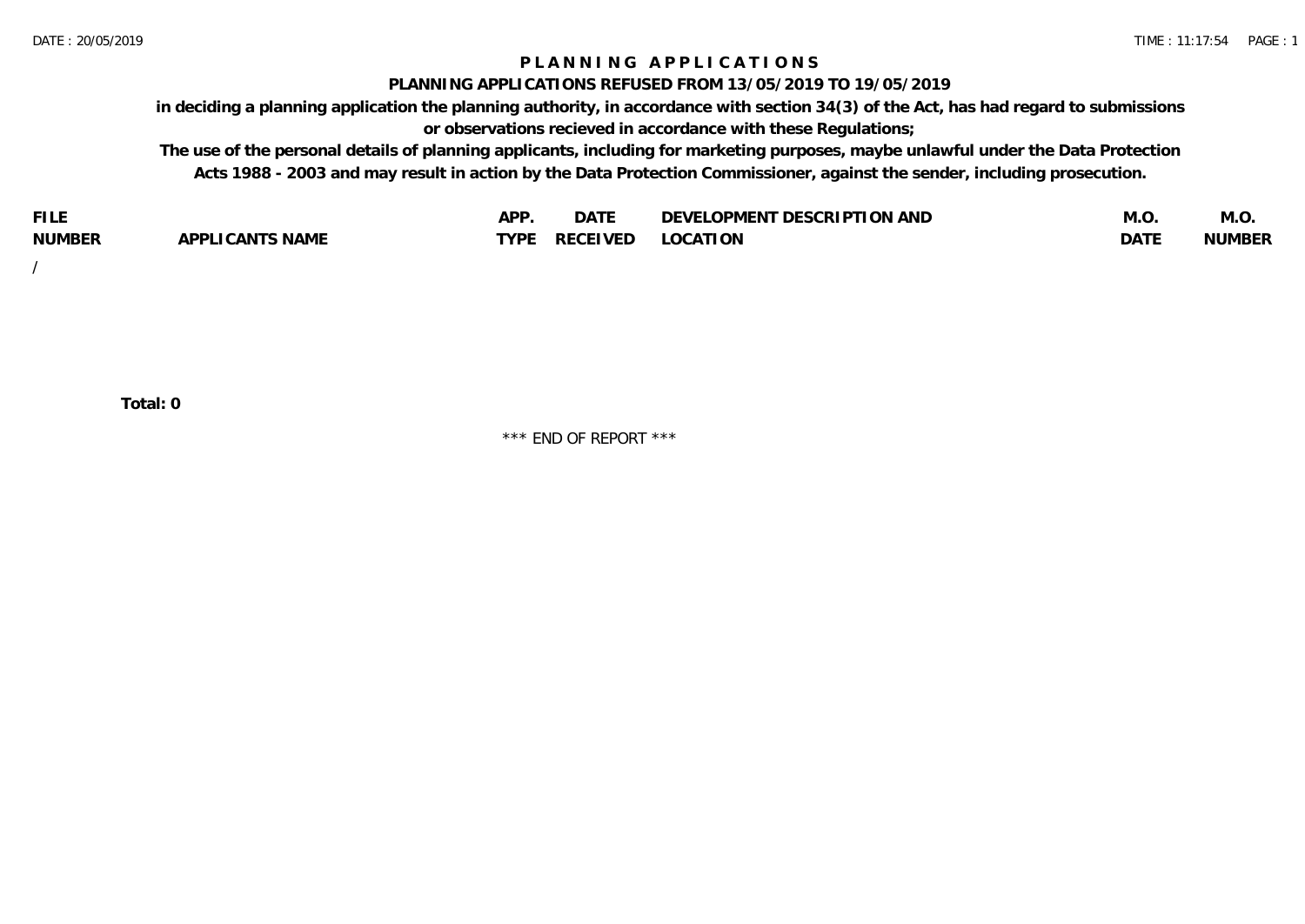# **A N B O R D P L E A N A L A APPEAL DECISIONS NOTIFIED FROM 13/05/2019 TO 19/05/2019**

| <b>FILE</b> | APPLICANTS NAME<br>NUMBER AND ADDRESS | APP.<br><b>TYPE</b> | <b>DECISON</b><br>DATE | L.A.<br>DEC. | DEVELOPMENT DESCRIPTION AND LOCATION | B.P.<br>DEC. DATE | <b>DECISION</b> |
|-------------|---------------------------------------|---------------------|------------------------|--------------|--------------------------------------|-------------------|-----------------|
|             | Total:                                | 0                   |                        |              |                                      |                   |                 |

**\*\*\*\*\*\*\*\*\*\*\*\* END OF REPORT \*\*\*\*\*\*\*\*\*\*\*\***